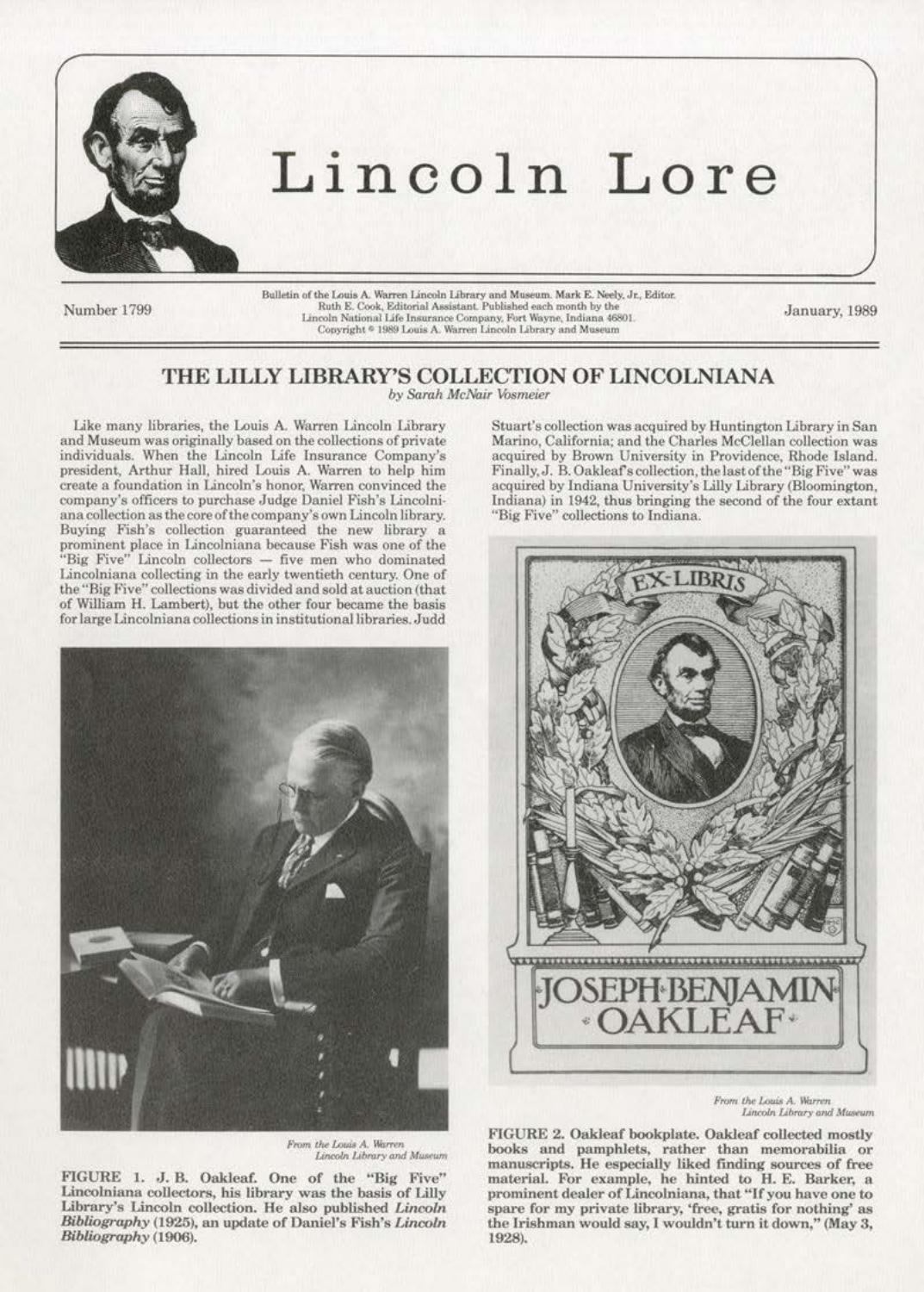In fact, Louis Warren had had an opportunity to acquire both Fish's and Oakleaf's collections in 1929-30. Warren later described Oakleaf's collection as "a larger and more valuable collection than that owned by Judge Fish," (undated letter, "To Whom it may concern'). Warren might have liked Oakleafs collection better, but Fish's collection was priced 820,000 less. With the money saved by choosing Fish's collection, Warren was able *to* purchase another smaller collection (that of Albert H. Griffith), and then, by selling those books of Griffith's that were duplicates of Fish's books, Warren was able *to* realize enough money to purchase *arwther* collection: l. E. Dicke's collection of about 1500 Lincoln prints.

Oakleaf had begun looking for a buyer in 1928 (the year he turned 70) so that his collection would remain intact and well· protected after his death and so that it would continue *to* be available to Lincoln scholars. His asking price was \$60,000, which was to include his services in organizing the collection **in its new home. Also, he promised to assist toward building**  the collection by passing on those items be could get for free. (He seemed to enjoy the game of searching out free publications and gifts more than the relatively simple process of purchasing them.)<br>His offer seems to have attracted a good deal of interest. He

came very close to selling the collection to the University of Illinois, but they were unable to raise the money. Similarly, Warren told him that he was interested in purchasing the collection, but in the end Warren and Hall decided that the two smaller collections were a better buy. Also, Henry Ford, who was building Greenfield Village at about this time, inquired about the collection, but did not purchase it.

Thus, when Oakleaf died in 1930, the collection was passed on to his son, J. L. Oakleaf. In fact, the disposition of his collection was in the elder Oakleaf's thoughts in the last minutes of his life. The father and son shared a business office, and J. B. Oakleaf had stopped in for a chat with his son just before he died suddenly of a stroke. J. L. Oakleaf recalled that his father had specifically said,

If I do not dispose of my collection of Lincolniana prior to **my death, 1 want. you to promise that you \\rill never let it**  be placed on the auction block but that you will keep it intact **until it finds a suitable home in a public institution .** ... It is my wish that my life work, the collection, shall find a home either at the University of Illinois or at Indiana University, in the two states that can both claim Abraham Lincoln as their own (The History of the Oakleaf Collection of Lincolniana, p. 13).

Following his father's wishes, J. l. Oakleaf refused several offers from dealers who would have broken up the collection, and waited until 1942 when Indiana University could buy it.

**In 1956 indiana University acquired another private**  collection when Josiah K. Lilly donated his extensive rare book collection to the university. Atthesametime, David A. Randall, a rare book dealer, became Librarian of the newly created Lilly Library. Among the items Lilly donated was a copy of the Thirteenth Amendment which Randall had earlier located for **him. Because this copy includes Lincoln's signature, it was an especially valuable addition to the university's Lincoln coUection. Most. signed copies do not include Lincoln's signature because a president's approval is unnecessary for a**  constitutional amendment.

In Randall's autobiography, *Dukedom Large Enough*, he describes how he found the manuscript. As a famous rare book dealer, he received thousands of letters from people who were sure that they had inherited priceless historical documents; but

I. The Eleventra of the description of This of the : \\\..'~~~ , '-~""" ' ~ ....... , .... ... ~ .. ,-..: t .,~...~"'""'s:::'c • --- -- <sup>~</sup>**.......** ,~~..'t.·.(...,.,. ·,,\.. ~\" ... ~ .. ' provident that a proposit to the intellection in The activity There's La attitude to a biritte states, which ditory, and a rain to the initial and on growth their wivelast said for the said constitution, manage WX WITCH beelical officinter control more involunties secutives, in grass pumerano of receive, the partly shall have been during consisted, shall with within the United States, or any place subject to their perisonation better to Congress show have former to inferce this want is in appropriate legislation. attate angles C. for beentition of the Smith wait of the Henne of Representatives Lie Principle Leta Counter States mathinder to have balgbroned "Stemany ! 1865 **Kelly** C David C. 154 There The no Continuous

From the Lilly Library *Indiana University* 

FIGURE 3. Detail of Thirteenth Amendment, originally owned by Charles Sumner. This engrossed copy (written out in large letters) was made as a souvenir with spaces left for Congressmen to sign. Because the president's signature is not necessary for an amendment, there is no space for the president's signature. However, Sumner arranged for Lincoln to sign it anyway, and his name is in the lower right-hand corner under "President of the Senate."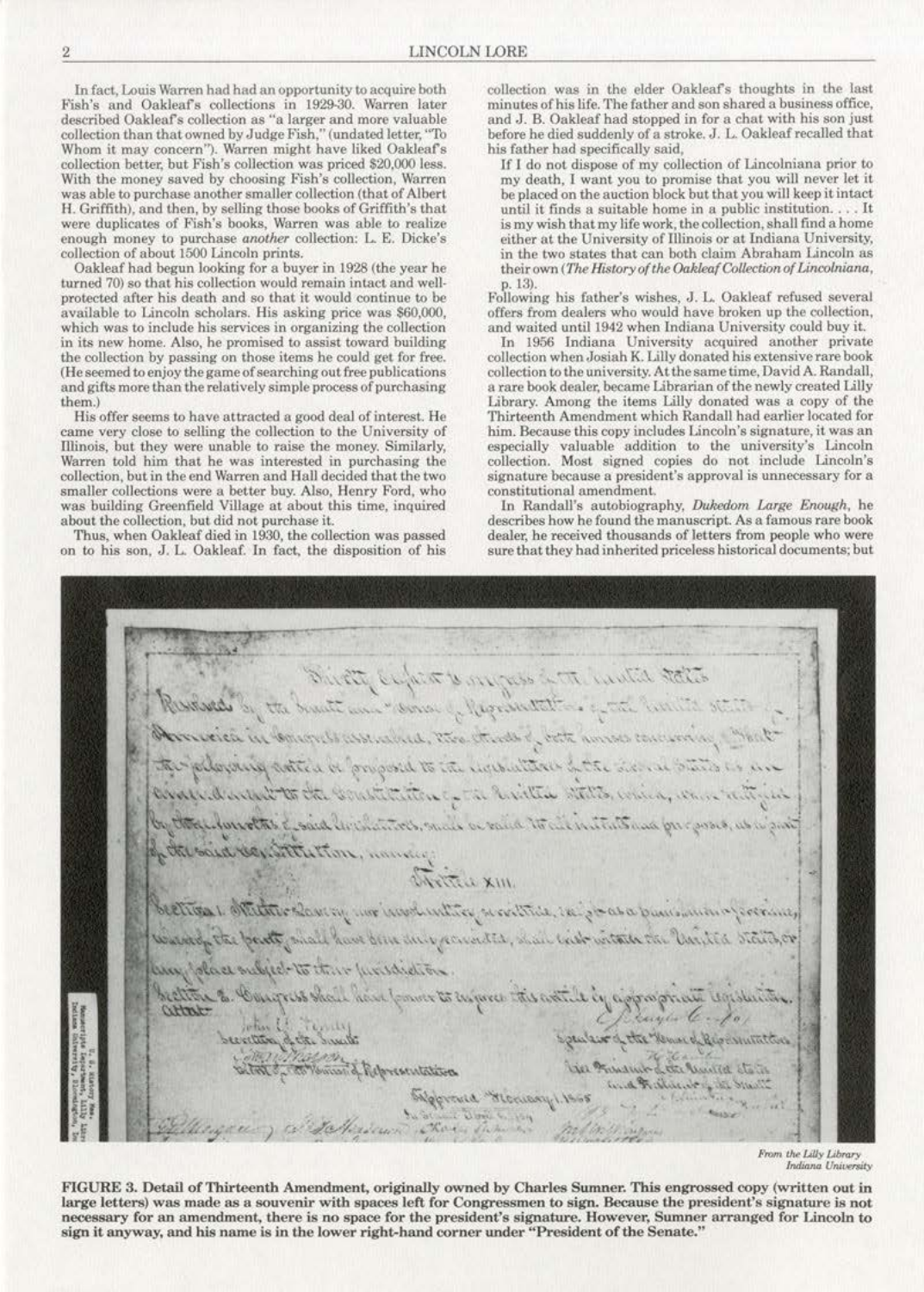

*From the Lilly Library Indiana University* 

FIGURE 4. Broadside of the 1861 Inaugural Address. Lincoln began his address about 1:00, and by 5:00 the text was already available to newspaper readers in Chicago. This copy is apparently the only one extant.

**on further investigation, Randall always discovered that. t.he**  "priceless documents" were actually facsimiles or fakes. Thus, when he received a letter from Imogene Wormley about an original signed copy of the Thirteenth Amendment, he sent her a polite form letter suggesting that it was probably a facsimile.

Still, Wormley insisted that it was genuine, and when Randall was in Washington about a year later, he decided, on a whim, to look up her address and see the document. The fact that the address was in a bad neighborhood did not make him **less dubious. However, after agreeing to go upstajrs and drag**  the framed document out from under a bed, and after pecling **back the adhesive tape covering the glass, he was astounded**  to discover that it really was a signed copy of the amendment. **Drinking coffee with his "gracious, entertaining and**  intelligent hostess," he learned that her grandfather. James Wormley, was listed in the *Dictionary of American Biography* **as a well·known free black steward and hotel owner. Earlier in his life James Wormley had worked in Charles Sumner's**  household, and he continued to maintain a friendship with him. When the Thirteenth Amendment was passed, Sumner **obtained a souvenir copy and circulated it. among his**  colleagues for their signatures. When he had 151 signatures, including Lincoln's, he presented the souvenir to his friend James Wormley, to commemorate the end of slavery.

This document, like all the material in the Lilly Library. is stored in "closed stacks;" researchers must request books and **manuscripts from the card catalogue. However, a large part of**  the Lincoln collection is displayed in the library's "Lincoln Room." The room is decorated to resemble the decor of the White House, and one of the items on display is the desk Lincoln used while Stephen Logan was his law partner (from 1841-1844).

**Uke most libraries, the Lilly has its own idiosyncrasies. For**  example, many of the books about Lincoln are filed in the card catalogue under "Uncoln, Abraham," but some arc not. (The best way to find a particular book is to look for it under the author's name.) Also, researchers looking for recent books may

want to check a separate file of books which have been acquired recently but have not yet been catalogued. Researchers who are **interested in photographs or prints will want to consult the**  "Lincoln Short Titles List." This list is divided into subject areas and includes Currier & lves prints, Lincoln photos, **photos of contemporaries. medallions, and memorabilia.**  Although the Lincoln photos are not organized by Ostendorf number, they are described either by Ostendorf number or by a page reference from Charles Hamilton and Lloyd Ostendorf's<br>Lincoln in Photographs.

*Lincoln in a separate card catalog and researchers must consult a manuscripts librarian to use them.* Some of the Lincoln "manuscripts" are actually reprints (and are labeled as such) and were probably part of Oakleaf's original collection. Letters written by Lincoln and legal documents about his cases are filed under his name. To find **the list of oorrespondenrs writing to Lincoln, researchers**  should look under "Lincoln, Abraham - For letters to Abraham Lincoln."

**Because the library has abbreviated hours when Indiana University is not in session, the library staff recommends that**  researchers call ahead before coming to Bloomington (812-335-2452). If necessary, the staff can provide maps and information **about lodging. Also. researchers interested in Linooln**  manuscripts will need to plan their time carefully because the manuscripts department has shorter hours than the rest of the **library. The manuscripts department is open from 9 LO 5**  Monday through Friday and from 9 to 1 on Saturday. The general reading room is open from 9 to 8 Monday through Thursday, from 9 to 5 on Friday, and from 9 to 1 on Saturday. For further information researchers may write:

Lilly Library

**Indiana University**  Bloomington, Indiana 47405

Executive Mension Washington; Dec. 4, 1861 My dear Madam The dear masser<br>adjing the receipt of your little of New 20, and<br>in thanking you for the present by which it was<br>accompanied - A pair of evoks are fine, and enft,<br>and were cald havily have been maintained,<br>in any other inf ion you letter inform that you and trailer news loves are that you use raised in Mark.<br>Unifor county, Nantucky, by which it injer that are<br>uncle of more by macing was a relative of<br>your- Nearly or gut sixty years ago, Raep hands, and helien in<br>bey truly<br>Hinedie mr Susannah Mathus Roseville Coliston las Ind.

> From the Lilly Library *Indiano University*

FIGURE 5. Letter to Susannah Weathers. Weathers, a 7Syear-old widow, apparently living with her widowed daughter and two grandchildren, was described in the 1860 census as illiterate. Although her exact relationship with Lincoln is not clear. his inference that she was related to his uncle-by-marriage is probably accurate: Susannah **was a Cn.une family name in Lincoln's uncle's branch of**  the family, and that branch was intermarried with the Weathers.